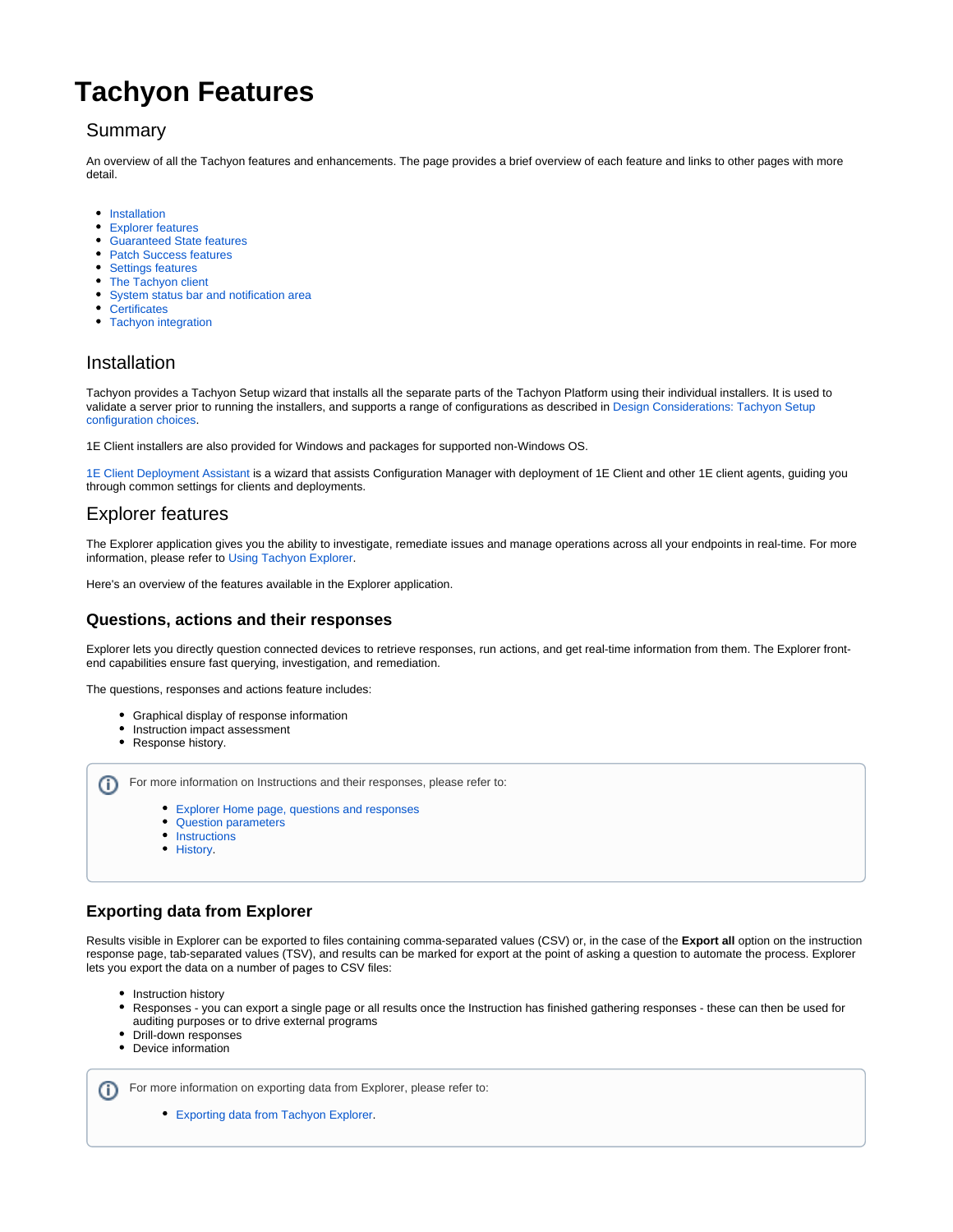

### **Coverage, question filters, view filters and follow-on instructions**

Questions and responses can be tailored to focus on specific ranges of devices through the use of coverage and filters:

- Coverage acts first to let you restrict the devices that will be asked a given question
- Question filters act before devices have responded to narrow the responses that are sent
- View filters act after the responses have been sent to focus the responses presented to the user and to determine the input into the follow-on instructions

The responses to initial questions can be further refined by asking follow-on questions or actions, allowing Tachyon questioners and actioners to focus in on the results they want to see.

For more information on coverage, question filters, view filters and follow-on instructions, please refer to: G)

- [Coverage, question filters and view filters](https://help.1e.com/display/XPL52/Coverage%2C+question+filters+and+view+filters)
- [Limiting coverage using a Management group tutorial](https://help.1e.com/display/XPL52/Limiting+coverage+using+a+Management+group+-+tutorial)
- [Refining responses with follow-up questions](https://help.1e.com/display/XPL52/Refining+responses+with+follow-up+questions).

#### **Approval workflow**

To enhance the safety of running actions in the Tachyon system, there is an approval workflow that ensures that every Tachyon action requires the approval of designated approvers before it can be run. To make it even safer, someone with approval permissions cannot approve their own action.

When an attempt is made to run an action, the Tachyon approval workflow sends an email and a Tachyon notification to all the approvers associated with the action. Any of the approvers may approve or reject the request to run the action.

For more information on the Approval workflow, please refer to: ⋒

- [The action approval workflow](https://help.1e.com/display/XPL52/The+action+approval+workflow)
- [Performing an action tutorial.](https://help.1e.com/display/XPL52/Performing+an+action+-+tutorial)

#### **Authentication**

Users must provide their user credentials when attempting to run an action, this prevents unauthorized access by a third party attempting to make use of an unattended computer.

Actions can also be configured to require two-factor authentication, where the user attempting to run an action is challenged to enter a unique, onetime Tachyon authorization code that has been sent to them via an alternative method - such as email or via a registered mobile.

- For more information on authentication, please refer to: Œ
	- [Two-factor authentication](https://help.1e.com/display/XPL52/Two-factor+authentication).

#### **Task-based organization for accessing and scheduling instructions**

Tachyon provides a way of accessing the questions and actions that is organized around the way that network administrators typically interact with their network. This interface also lets you run the Instruction using a schedule.

The **ExplorerInstructionsTasks** page in Tachyon Explorer provides a structured view of the instructions defined in the product packs. It also lets you schedule the tasks so they can be run in the future or according to a particular schedule.

#### **Using task groups**

The benefit of using **Tasks** lies in the task group structure that is defined in the product packs. It is this structure that enables you to focus in on specific task areas to find the particular instruction that you want.

For example you may be interested in instructions related to particular software vendor's products. Depending on the Instructions that you have uploaded to your Tachyon system you may see the following structure:

- At the top-level there is a **Software Vendors** task group whose children are **1E** and **Microsoft**.
- Underneath the **1E** task group there is a **Tachyon** group that contains **Configuration**, **Diagnostics** and **Verification** groups as well as a couple of Instructions.
- Underneath the **Microsoft** task group is the **Configuration Manager** task group containing Instructions related to that product.

ന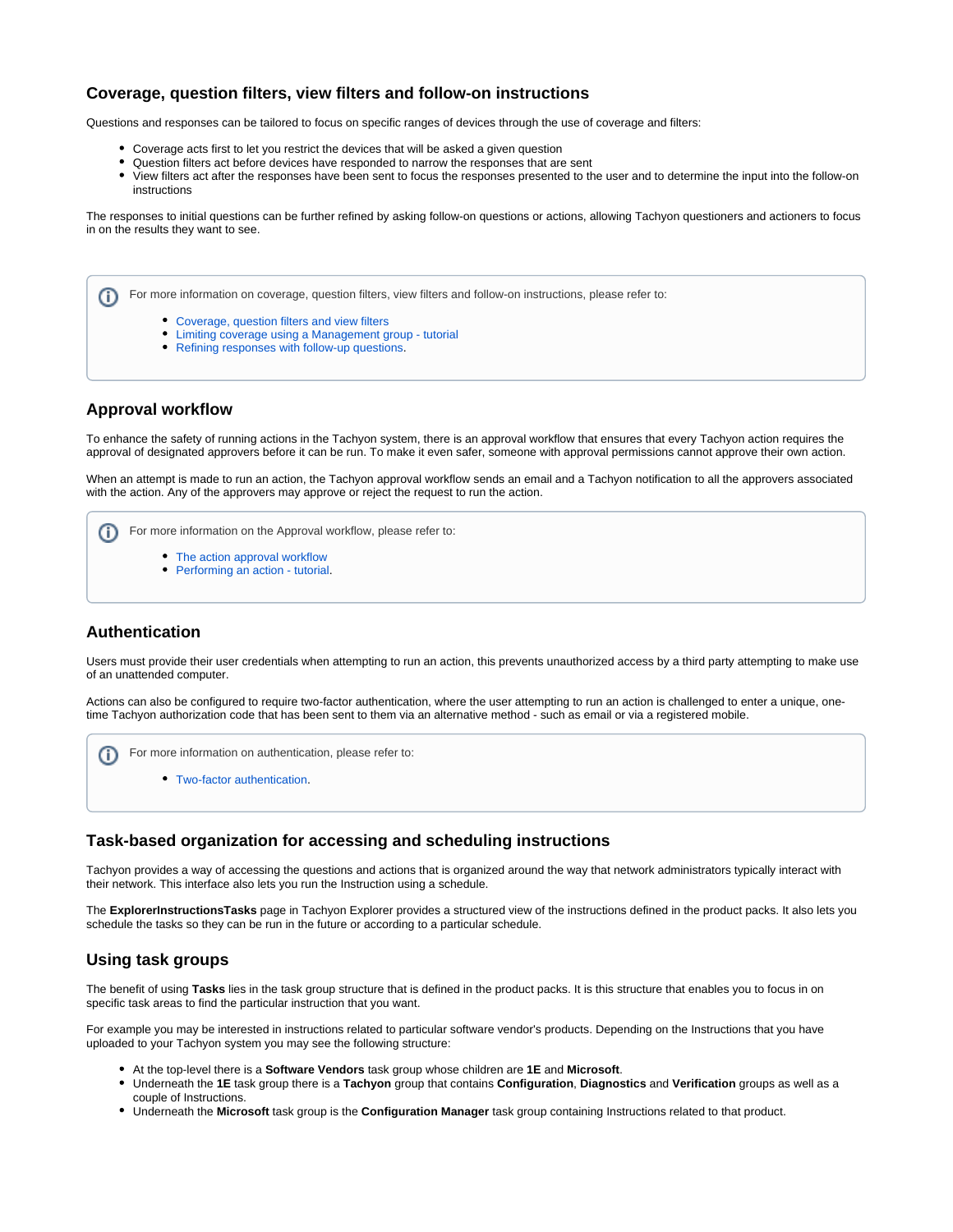For more information on using Task groups to access and schedule Instructions, please refer to: ⋒

- [Tasks](https://help.1e.com/display/XPL52/Tasks)
- [Scheduling instructions](https://help.1e.com/display/XPL52/Scheduling+instructions)
- [Scheduling instructions a tutorial.](https://help.1e.com/display/XPL52/Scheduling+instructions+-+a+tutorial)

#### **Inventory and connectivity**

The **Devices** page in the Tachyon Explorer shows you all the devices that have connected with Tachyon and their current connection status. There are two views provided that let you research the devices: the devices table and the devices dashboard, please refer to [Tachyon Explorer 5.2 - The](https://help.1e.com/display/XPL52/The+Devices+Table)  [Devices Table](https://help.1e.com/display/XPL52/The+Devices+Table) and [Tachyon Explorer 5.2 - The Devices Dashboard](https://help.1e.com/display/XPL52/The+Devices+Dashboard) for more details.

For more information on inventory and connectivity, please refer to: ന • [The Devices Table](https://help.1e.com/display/XPL52/The+Devices+Table) [Using the Devices dashboard - Tutorial.](https://help.1e.com/display/XPL52/Using+the+Devices+dashboard+-+Tutorial)

## <span id="page-2-0"></span>Guaranteed State features

Page not found for multiexcerpt macro.

The page: **Guaranteed State Features** was not found. Please check/update the page name used in the 'multiexcerpt-include macro.

Page not found for multiexcerpt macro.

The page: **Guaranteed State Features** was not found. Please check/update the page name used in the 'multiexcerpt-include macro.

# <span id="page-2-1"></span>Patch Success features

Patch Success is a Tachyon application that lets you maximize success of enterprise-wide patch deployment. It provides a view of patch state of your estate, as well as supplementing your existing patch deployment methods.

#### **Overview page**

The overview page contains three charts that show the current device patch status, the security updates by severity level and patch performance across all the devices connected to Tachyon.

The charts are interactive letting you easily drill-down into details on specific items in the display. The table can toggle between the status of devices or status of patches.



#### **Patches page**

The **Patches** page shows a full list of patches that are applicable to devices within your estate and you can select an individual patch to view its details. From this page you can also launch the Explorer application with the coverage set to the selected devices.



#### **Devices page**

ത

The **Devices** page shows a full list of devices within your estate and you can select an individual device to view its details.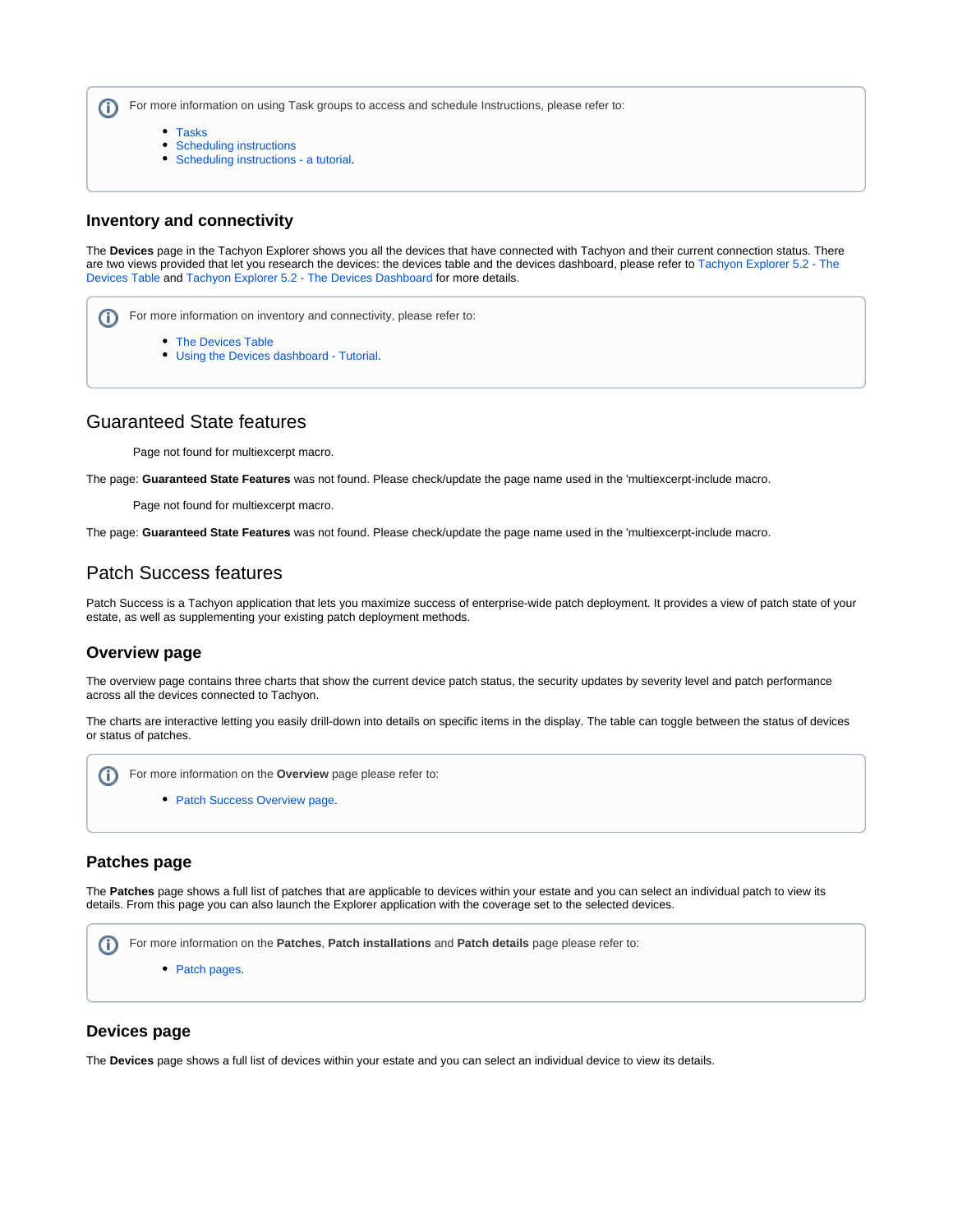For more information on the **Devices**, **Device patches** and **Device details** page please refer to: (i)

• [Device pages.](https://help.1e.com/display/PS12/Device+pages)

#### **Monitoring**

The Monitoring pages show a full list of instruction history created by Patch Success and you can select individual instruction to view its details.

For more information on the **History**, **Instruction details** and **Responses** page please refer to: (i)

• [Monitoring pages.](https://help.1e.com/display/PS12/Monitoring+pages)

# <span id="page-3-0"></span>Settings features

The Settings application lets you configure Tachyon system and application settings. For more information please refer to the [Using Settings](https://help.1e.com/display/TCN52/Using+Settings) section of this documentation.

Here's an overview of the features available in the Settings application.

#### **Instructions, product packs, Instruction sets and permissions**

Tachyon lets you investigate your network using questions and actions, which are collectively known as Instructions.

You can load Instructions into Tachyon, either individually or via a Product Pack, which is essentially a zip file containing one or more Instructions. Tachyon comes with a range of pre-framed questions and actions in the form of product packs, providing extensive out-of-the-box capabilities that can be extended as new and updated product packs are made available.

Tachyon permissions for the Instructions are handled using Instruction sets. You create Instruction sets, then define roles which specify particular permissions on those sets and then assign the roles to users. Each Instruction is only allowed to reside in one Instruction Set, which associates it with a role and thereby the users that have that role and can run the Instruction. The roles have associated Management groups that determine the devices that users with the role have access to.

When Instructions are loaded into Tachyon they are placed in the default **Unassigned** Instruction Set, so you must move them into previously created Instruction sets before they can be run.

For more information on uploading product packs into Tachyon and managing Instruction sets please refer to:

- [Instruction sets page](https://help.1e.com/display/TCN52/Instruction+sets+page)
- [Instruction sets, Tachyon Exchange and custom roles tutorial](https://help.1e.com/display/TCN52/Instruction+sets%2C+Tachyon+Exchange+and+custom+roles+-+tutorial)

#### **Connectors**

Connectors are used to connect to other 1E and third party systems and populate repositories. When more than one connector to different data sources are used, the information from those different data sources is de-duplicated and normalized into a single cohesive view that is then stored in a repository. In this way you can use the data from different sources to augment each other and build a better picture of "what's out there?". For example, you can sync inventory data from Configuration Manager into an inventory repository, which will fetch information about your Windows devices. You could then augment that with inventory data synced from Tachyon which could include information about non-Windows devices where the Tachyon client has been installed.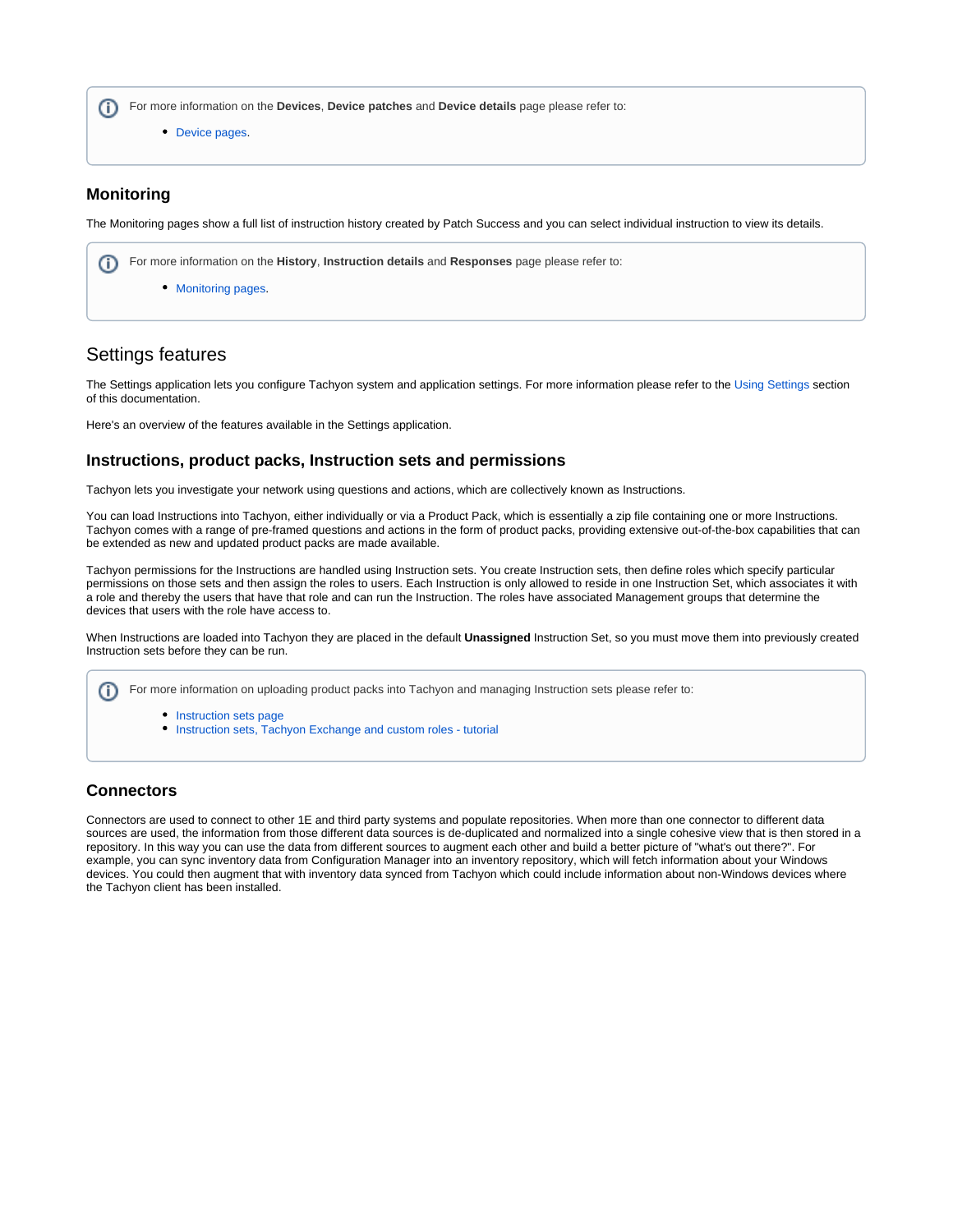For more information on connectors please refer to: (i)

• [Connectors page](https://help.1e.com/display/TCN52/Connectors+page)

The following connectors are supported:

- **[BigFix connector](https://help.1e.com/display/TCN52/BigFix+connector)** Connects to a BigFix Inventory database server.
- [BigFixInv connector](https://help.1e.com/display/TCN52/BigFixInv+connector) Connects to a BigFix Inventory database.
- [File Upload connector](https://help.1e.com/display/TCN52/File+Upload+connector) Uploads inventory data from a folder containing tab (TSV) and comma (CSV) separated value file(s).
- [InTune connector](https://help.1e.com/display/TCN52/InTune+connector)  Connects to an InTune application and pulls in inventory and usage data.
- [Microsoft Office 365 connector](https://help.1e.com/display/TCN52/Microsoft+Office+365+connector)  Connects to an Office 365 application in InTune and pulls in inventory and usage data.
- [Oracle LMS connector](https://help.1e.com/display/TCN52/Oracle+LMS+connector)  Connects to Oracle LMS and queries it for inventory information.
- [ServiceNow connector](https://help.1e.com/display/TCN52/ServiceNow+connector) Connects to a ServiceNow instance to import basic inventory data into SLA Platform.
- [System Center Configuration Manager connector](https://help.1e.com/display/TCN52/System+Center+Configuration+Manager+connector) Connects to a Configuration Manager database and pulls in inventory and usage data.
- [Tachyon connector](https://help.1e.com/display/TCN52/Tachyon+connector) Connects the Tachyon and SLA components to support Management group and Tachyon Powered Inventory features. The Tachyon Powered Inventory feature uses instructions to fetch inventory data from Tachyon clients, and is a prerequisite for Patch Success.
- [vCenter connector](https://help.1e.com/display/TCN52/vCenter+connector)  Connects to a vCenter server and pulls in inventory data.
- [Windows Server Update Services connector](https://help.1e.com/display/TCN52/Windows+Server+Update+Services+connector)  Connects to a WSUS database and pulls in patch data.

#### **Repositories**

Repositories are used by applications to process and store information. For example the Patch Success application uses both an inventory and a BI repository to process the information needed to report on how successful patching is in your enterprise. Normally a connector is used to connect a data source to an appropriate repository.



#### **Custom properties**

Custom properties are generally associated with Explorer and can be used when setting coverage tags to target Instructions to particular devices. The custom properties must be defined by a custom properties administrator before they can be used to tag devices or used to set the coverage of Instructions.

This is done from the **SettingsConfigurationCustom properties** page, which can be viewed by users with any of the following roles:

- Global Administrators
- Custom Properties Administrators.



- [Tachyon Explorer 5.2: Adding properties tutorial](https://help.1e.com/display/XPL52/Adding+properties+-+tutorial)
- [Tachyon Explorer 5.2: Actions to set tags tutorial](https://help.1e.com/display/XPL52/Actions+to+set+tags+-+tutorial)
- [Tachyon Explorer 5.2: Using tags to set the coverage for a question tutorial](https://help.1e.com/display/XPL52/Using+tags+to+set+the+coverage+for+a+question+-+tutorial)

#### **Schedules**

Schedules can be created to execute specific operations on repositories in Tachyon so that they are kept up to date with their data sources and processing. These operations include:

- Syncing data sources to repositories using connectors
- Processing the BI data cube.

Repository schedules are different to Instruction schedules that can be set in Explorer.

ന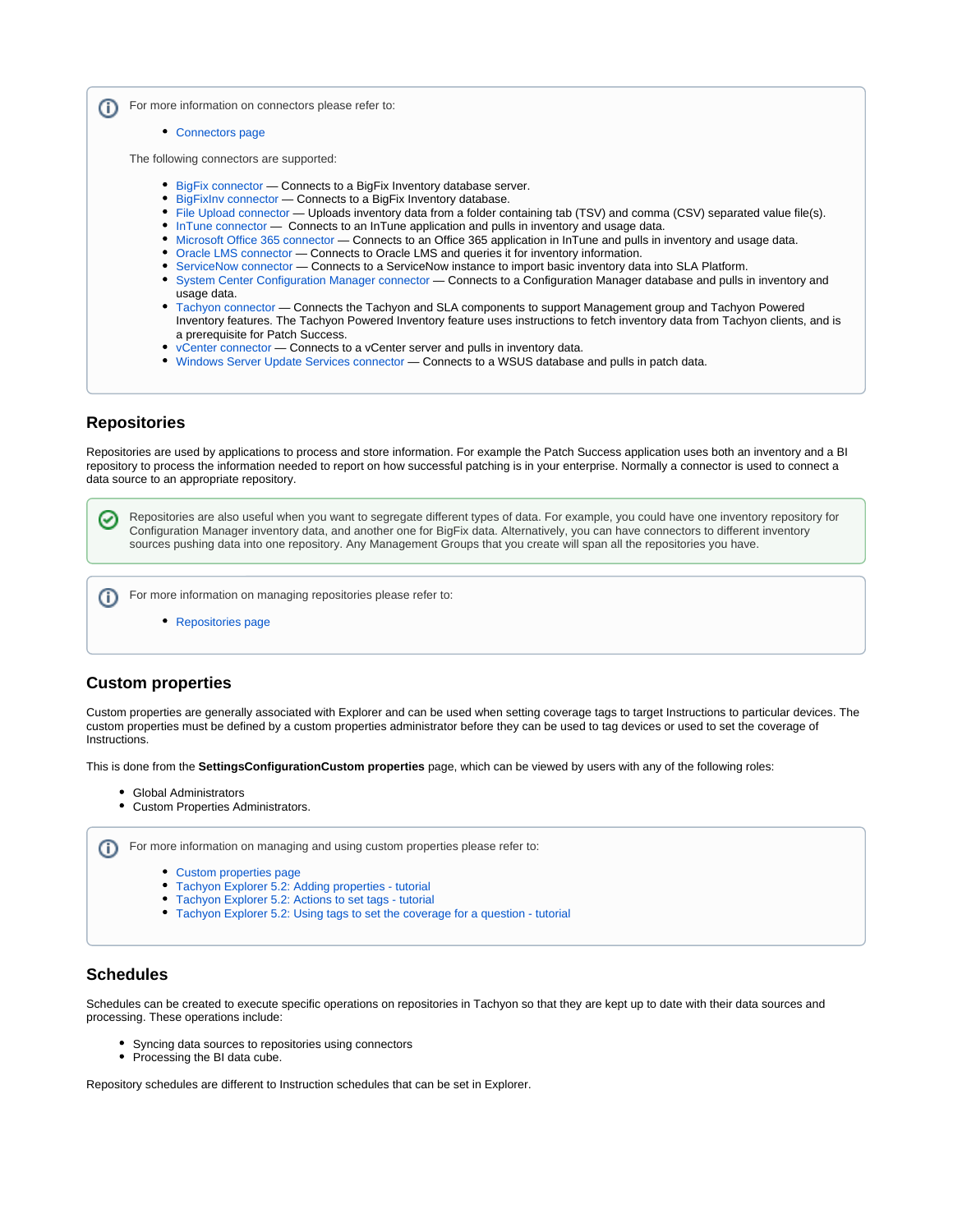For more information on setting schedules please refer to:

[Schedules page](https://help.1e.com/display/TCN52/Schedules+page).

## **Consumers, Applications, Components and Providers**

There are pages in the Settings application for each of these. They are described in the following table:

| Configuration<br>objects | <b>Description</b>                                                                                                                                                                                                                       |
|--------------------------|------------------------------------------------------------------------------------------------------------------------------------------------------------------------------------------------------------------------------------------|
| Consumers                | These can access Tachyon using the Tachyon Consumer API. To enhance the security of the Tachyon system, only<br>consumers that have been registered on the <b>SettingsConfigurationConsumers</b> page will be allowed to access Tachyon. |
| Applications             | Features of Tachyon that are hosted in the Tachyon Portal. Applications are generally Consumers as they need to interact with<br>Tachyon using the Tachyon API. These are available on the Switch App menu.                              |
| Components               | These form part of SLA and cannot be changed or altered by a user. These can be viewed using the SettingsConfigurationCo<br>mponents page.                                                                                               |
| Providers                | These are components that can be configured to provide a particular operation in SLA. These can be viewed and configured<br>using the SettingsConfigurationProvider configuration page.                                                  |

For more information on Consumers, Components and Providers please refer to:  $\odot$ 

- [Consumers page](https://help.1e.com/display/TCN52/Consumers+page)
- [Components page](https://help.1e.com/display/TCN52/Components+page)
- [Provider configuration page](https://help.1e.com/display/TCN52/Provider+configuration+page)

#### **Information pages**

Information on your Tachyon license is available, as well as the ability to re-activate it following an update.

You can view information on the Tachyon system information for the Consumer, Coordinator, Background channel, Core and Switch.



## **Monitoring log files**

The monitoring pages let you view how Tachyon is performing its tasks. Four key log pages are provided:

| Page                     | <b>Description</b>                                                                                                                                                      |
|--------------------------|-------------------------------------------------------------------------------------------------------------------------------------------------------------------------|
| Process log              | Whenever you execute a sync or process a repository the steps are displayed here. This page is updated in real-time and shows<br>the status of each step as it happens. |
| Sync log                 | The results of performing a sync are displayed here.                                                                                                                    |
| Infrastructure<br>log    | Information on the Tachyon infrastructure is displayed here, such as: license status and instruction workflow.                                                          |
| Audit<br>information log | This page displays information on the Instructions that have been run in Explorer. This includes the instruction text and the user<br>that requested it.                |

For more information on monitoring please refer to:  $\odot$ 

- [Process log page](https://help.1e.com/display/TCN52/Process+log+page)
- [Sync log page](https://help.1e.com/display/TCN52/Sync+log+page)
- [Infrastructure log page](https://help.1e.com/display/TCN52/Infrastructure+log+page)
- [Audit information log page](https://help.1e.com/display/TCN52/Audit+information+log+page)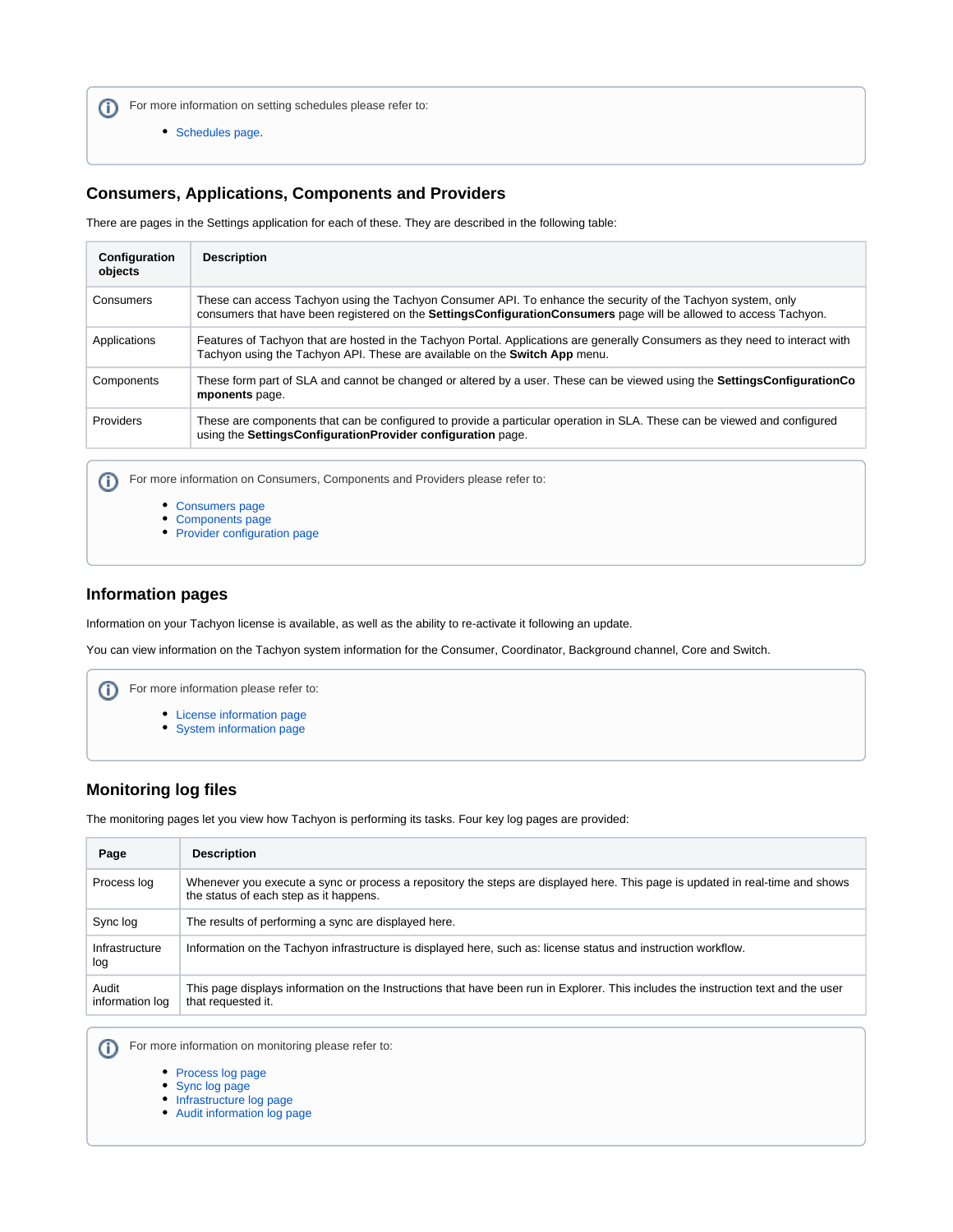### **Defining users and roles**

Tachyon users or groups can be added from AD. They can be assigned roles that determine what aspects of Tachyon they can access. Custom roles can be created that let you associate particular permissions on particular Instruction sets for particular management groups.

- For more information on users and roles please refer to: (i) [Users page](https://help.1e.com/display/TCN52/Users+page)
	- [Roles page](https://help.1e.com/display/TCN52/Roles+page)
	- [Configuring Access Rights tutorial](https://help.1e.com/display/TCN52/Configuring+Access+Rights+-+tutorial).

## **Management groups**

Management groups use inventory-based rules to define groups of particular devices, they are implemented in SLA and then made available to Tachyon applications and other consumers. After a management group is defined, each time the inventory is updated the device membership of the groups is re-evaluated by applying the management group's rules to the new inventory.

Custom roles can be created that tie particular Instruction sets to particular management groups. This means you can not only set the permissions for users to access the Instructions in specific Instructions sets, you can also determine which devices they can target using those Instructions.

Once defined, management groups can then be used to set the coverage for Instructions in Explorer and also which devices can be targeted by particular users. Management groups are also used by the Patch success and Guaranteed state applications to determine which devices are being targeted.



## **Uploading Instructions into Tachyon and creating Instruction sets**

You determine the capabilities of Explorer by uploading Instructions from product packs into Tachyon. Product packs are either provided with the release or downloaded from the Tachyon Exchange. Once the Instructions have been uploaded into Tachyon you then need to put them into Instruction sets. The Instruction sets can then be associated with custom roles to determine the permissions applied to the Instructions. The custom roles are then applied to users to determine which Instructions each user has access to.

For more information on uploading product packs into Tachyon and managing Instruction sets please refer to: G)

- [Instruction sets page](https://help.1e.com/display/TCN52/Instruction+sets+page)
- **[Instruction sets, Tachyon Exchange and custom roles tutorial](https://help.1e.com/display/TCN52/Instruction+sets%2C+Tachyon+Exchange+and+custom+roles+-+tutorial)**

# <span id="page-6-0"></span>The Tachyon client

The Tachyon client is a feature of the 1E Client. On Windows devices, the 1E Client provides client features and modules for other 1E products. On non-Windows devices, the 1E Client only provides Tachyon client features.

Tachyon enables rapid response to instructions using the Tachyon client, which supports the retrieval of information, running actions and device tagging. The 1E Client can also be extended to support additional features. On Windows OS, the 1E Client is installed as a service, with a small footprint.

## **Supported Platforms**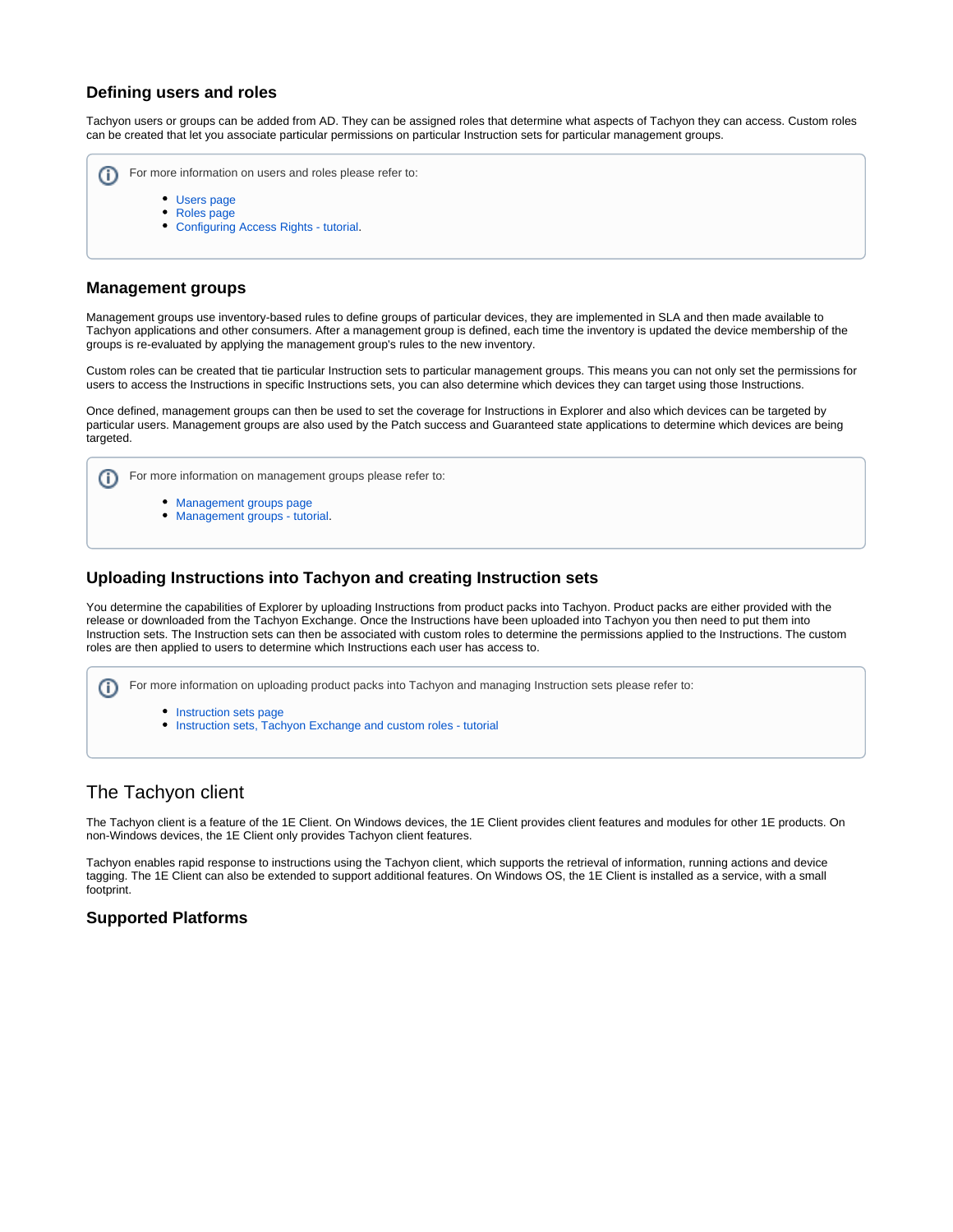All 1E Client features are supported on the following Windows OS:

**Windows**

- Windows Server 2022
- Windows Server 2019
- Windows Server 2016
- Windows 10 CB 21H2
- Windows 11 CB 21H2
- Windows 10 CB 21H1
- Windows 10 CB 20H2
- Windows 10 CB 2004
- Windows 10 CB 1909
- Windows 10 CB 1903
- Windows 8.1

The zip for 1E Client for Windows is available for download from the [1E](https://1eportal.force.com/s/tachyontopicdetail)  [Support Portal](https://1eportal.force.com/s/tachyontopicdetail) .

Professional and Enterprise editions of Windows 10 are supported.

All versions are provided with 32-bit & 64-installers, and can be installed on physical and virtual computers.

This list is automatically updated to show only those OS versions in mainstream support by Microsoft, and therefore supported by 1E, and by 1E Client 5.1. However the following OS continue to be supported as exceptions to help customers during their migration to the latest OS:

- Windows Server 2012 R2
- Windows 7 SP1

Please refer to Constraints of Legacy OS regarding end of mainstream support.

For Microsoft product lifecycle details, please refer to [https://su](https://support.microsoft.com/en-us/lifecycle/search) [pport.microsoft.com/en-us/lifecycle/search.](https://support.microsoft.com/en-us/lifecycle/search)

Please refer to [https://1eportal.force.com/s/support-for-msft](https://1eportal.force.com/s/support-for-msft-rapid-release-cycle)[rapid-release-cycle](https://1eportal.force.com/s/support-for-msft-rapid-release-cycle) for details of which Current Branch versions are supported by 1E products, and known issues regarding specific versions.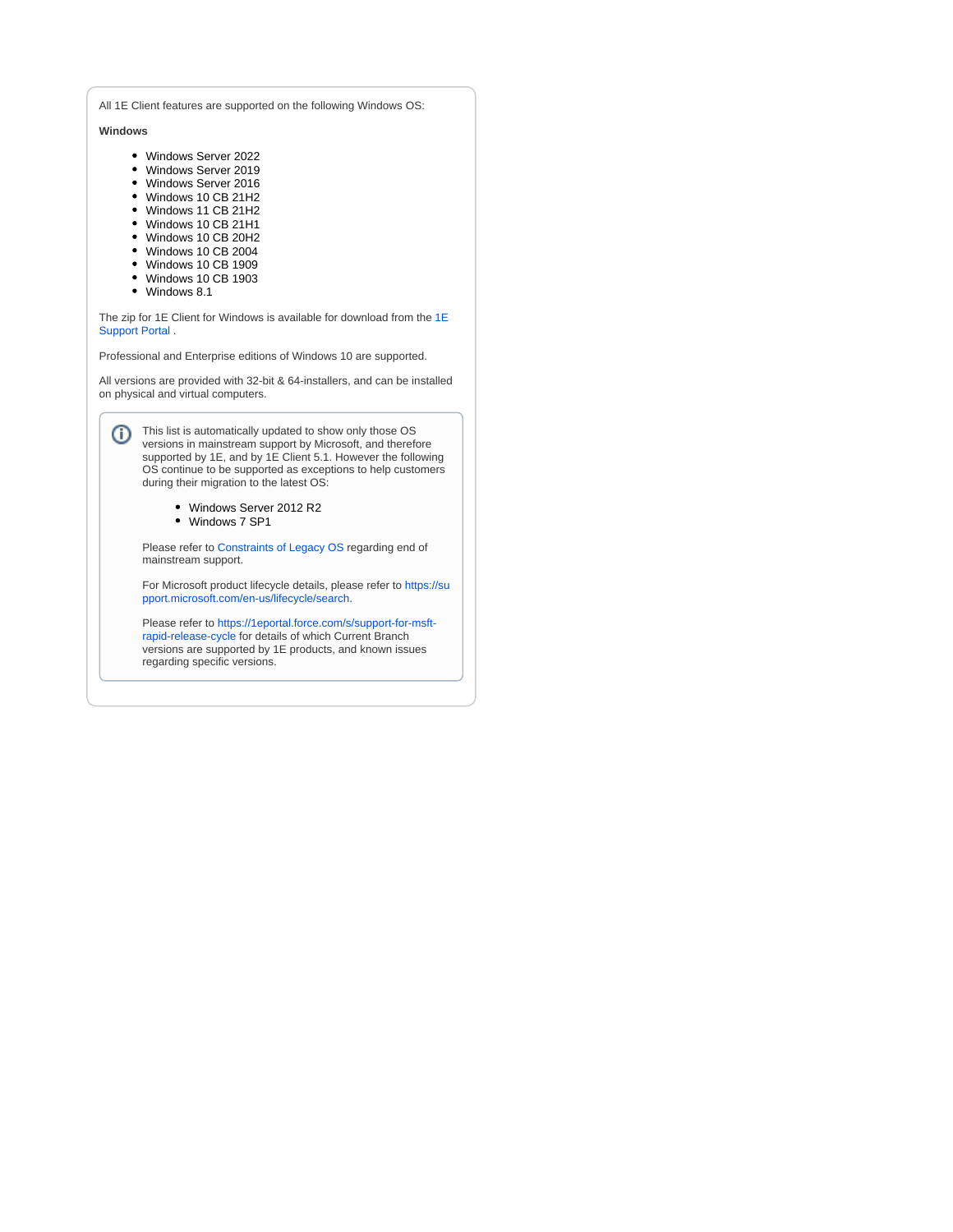The Tachyon client features of 1E Client are supported on the following non-Windows OS:

#### **macOS**

- macOS Catalina 10.15
- macOS Mojave 10.14
- macOS High Sierra 10.13

**Linux**

- CentOS 8.1
- Debian 10.4
- Fedora 32
- openSUSE Leap 15.1
- Red Hat Enterprise Linux 7.1
- Red Hat Enterprise Linux 8.1
- SUSE Linux Enterprise 15.1
- Ubuntu 18.04

**Solaris**

- Solaris 11.4
- Solaris 11.3

1E Client supports only Tachyon features on non-Windows devices.

Other versions of these non-Windows OS should work but have not been tested by 1E.

The [1E](https://1eportal.force.com/s/tachyontopicdetail) Client for non-Windows zip is available for download from the 1E [Support Portal](https://1eportal.force.com/s/tachyontopicdetail), and includes 1E Client packages for the following architectures:

- Linux variations on Intel 64-bit platforms
- Solaris on Intel 64-bit and SPARC platforms

Also included in the download are 1E Client packages for the following legacy Linux distributions:

- Fedora 21
- openSUSE Leap 42.1

1E Client packages for other Linux distributions can be requested, including Raspbian for Raspberry Pi.

## **Tachyon Activity Record feature**

Tachyon clients capture certain types of event data in a local database ([Persistent Storage\)](https://help.1e.com/display/XPL52/Glossary#Glossary-PersistentStorage) so that Tachyon instructions can query later. Data is compressed and encrypted in a way that ensures a very low impact on device performance and security.

Tachyon Activity Record is similar to Windows Task Manager and Perfmon. On Windows client devices Tachyon continuously captures events, which enables all significant events to be captured as they happen. Other OS use polling, which requires the polling frequency to be regular enough to ensure brief events to be captured.

## <span id="page-8-0"></span>System status bar and notification area

Tachyon includes a system status bar that displays the number of Tachyon instructions in progress and current and historical connectivity information for the total number of devices connected to Tachyon.

The notification area provides information on the logged on user or administrator and access to their notifications.

## <span id="page-8-1"></span>**Certificates**

Tachyon uses certificates on the Tachyon Server and Tachyon client devices to maintain the security of the system. Any custom Instructions must be code-signed with a certificate that has been registered in your 1E license before they can be run in Tachyon.

The certificates feature includes:

- Support for Cryptographic Next Generation certificates
- Upgrade to latest version of OpenSSL v1.0.2h
- <span id="page-8-2"></span>Security to enforce Tachyon client device certificates